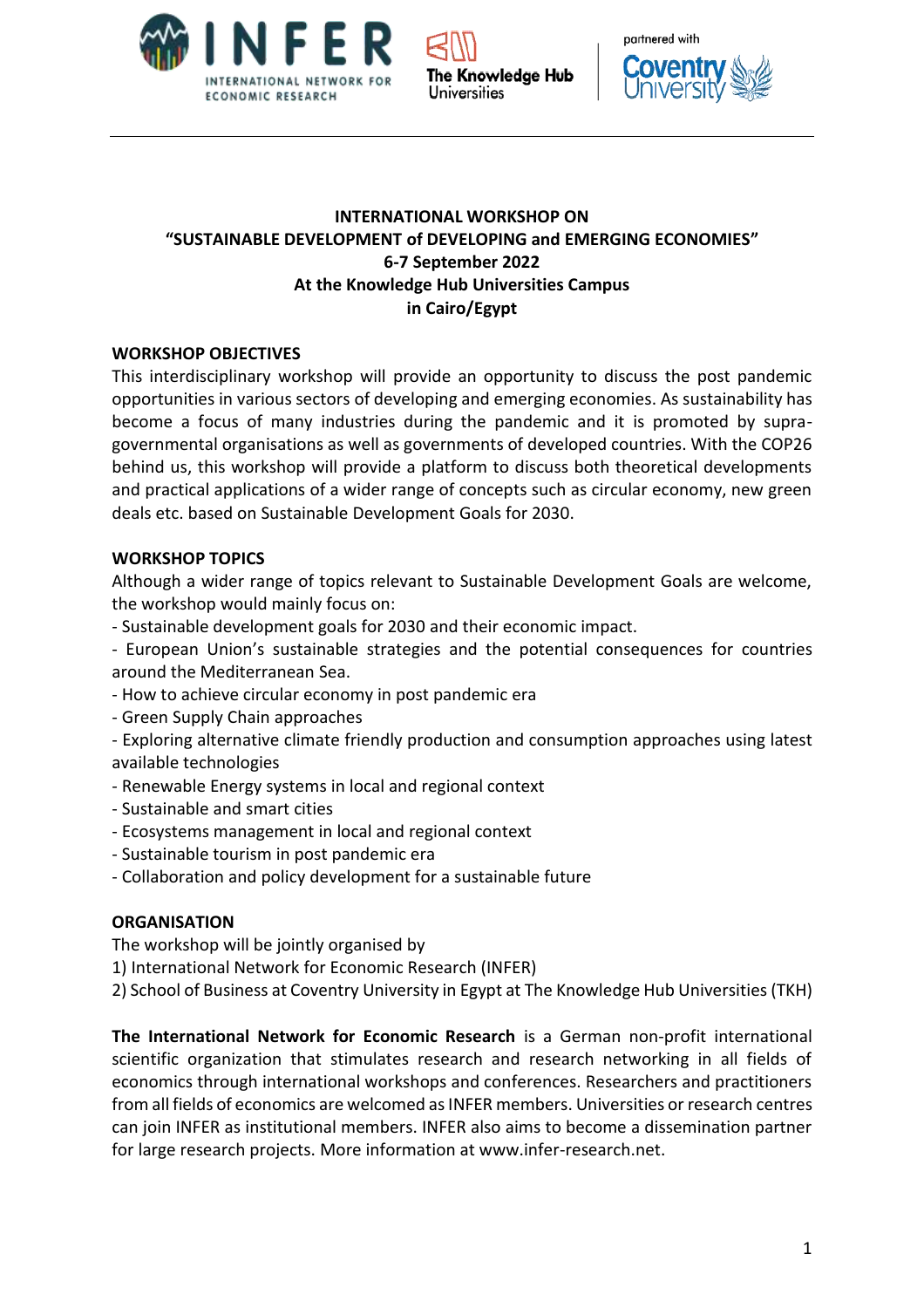



### **EVENT VENUE**

The workshop will take place on the Knowledge Hub Universities campus in the New Administrative Capital in Cairo/Egypt (www.tkh.edu.eg). Both online and onsite presentation is available.

Universities

The Knowledge Hub

### **REGISTRATION**

The registration fees for presenting and non-presenting are as follows:

|                     | onsite | online |
|---------------------|--------|--------|
| <b>INFER</b> member | €50    | ŧΩ     |
| non-INFER members   | £100   |        |

For an onsite event, the workshop venue will be on campus, but catering will be provided by third party.

Registration and payment preferably trough the INFER website. Please register on the INFER website (www.infer-research.net). Payment can be done on the website via via PayPal; please note you don't need an paypal account and can also pay by credit or debit card. You can also use the same website to become an INFER member. An invoice with payment acknowledgement will be send to you automatically.

Alternatively, payment can be done by e-mail and bank transfer. Start in the transfer reference with your last name and Cairo 2022. INFERs bank account is with HypoVereinsbank, Germany, Bank: HypoVereinsbank IBAN: DE33545201943020219997, Swift (BIC): HYVEDEMM483. Please announce the transfer to treasurer (treasurer@infer.info) by mail about the payment. If you need an invoice to proceed a payment, please ask in good time before the registration deadline.

The registration will be on the INFER website (www.infer-research.net). Registration by 20 August 2022.

#### **PUBLISHING OPPORTUNITIES**

All abstracts and papers will be published in the edited workshop proceedings and made available post-symposium online and in print.

#### **SUBMISSION OF PAPERS**

**Full papers** or **abstracts** may be submitted, either in Word or PDF format. Papers should be submitted to:

**Prof Christian Richter via Email**: christian.richter@tkh.edu.eg

#### **Deadline for abstract or paper submission is 15 th of July 2022.**

Authors are allowed to submit more than one paper. We will confirm receipt of your submission.

All submitted papers will be peer reviewed according to a high-quality and fast referee process. You will receive an e-mail indicating whether your paper is accepted for presentation at the workshop before **1 st August 2022**.